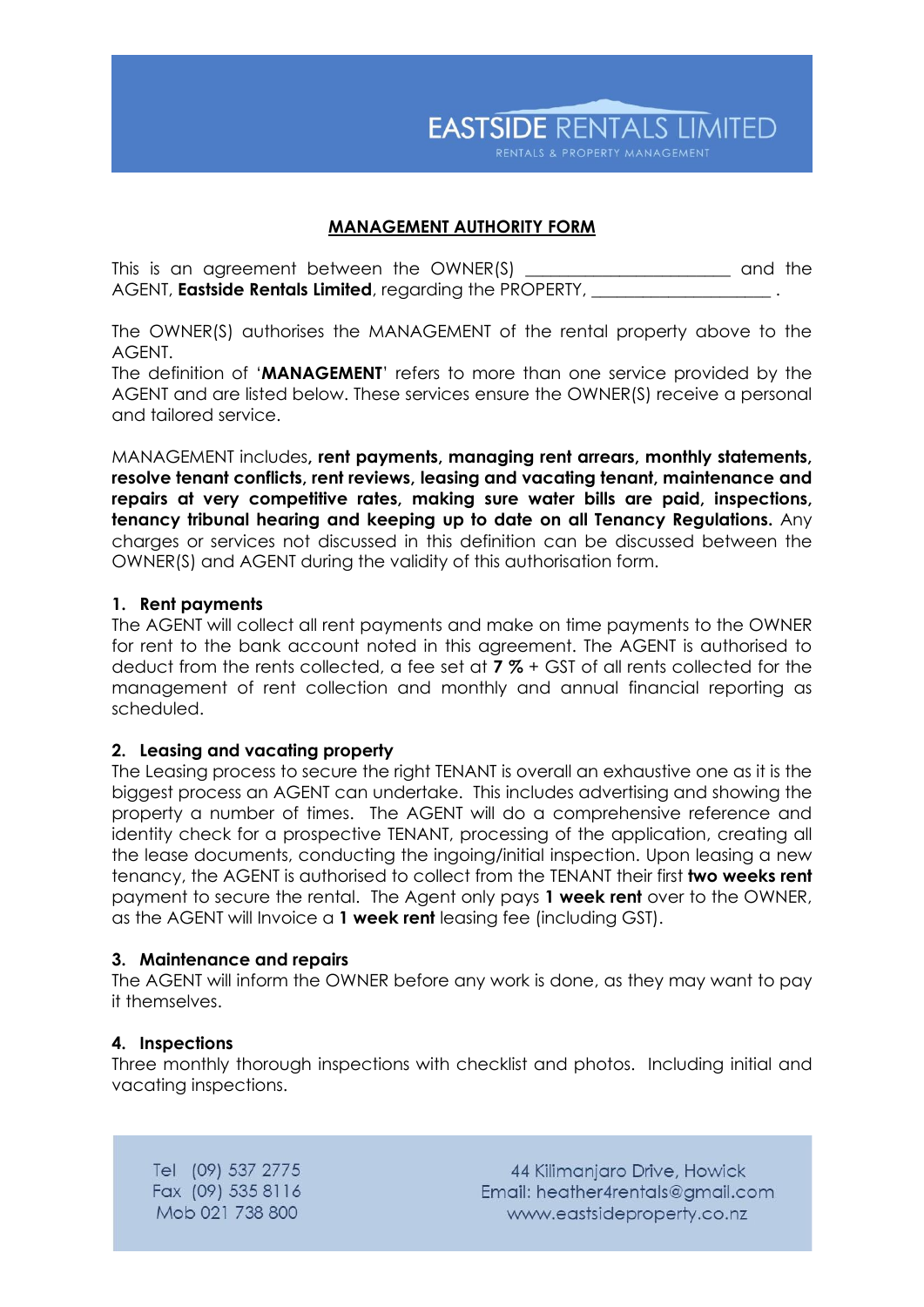

### **AGENT INDEMNITY**

The OWNER(S) will hold and keep indemnified the AGENT against all action suits proceedings claims demands costs and expenses whatsoever which may be taken or made against the AGENT in the course of or arising out of the proper performance or exercise of any of the powers, duties or authorities of the AGENT herein. The OWNER(S) acknowledges that this authority is subject to the Residential Tenancies Act 1986, decisions and rulings of the Tenancy Tribunal and any other Act passed by Parliament affecting the duties of the AGENT.

(Your bank details) Bank: \_\_\_\_\_\_\_\_\_\_\_\_\_\_\_\_\_\_\_\_\_\_\_\_\_\_\_\_\_\_

Account Number:

Account Name: \_\_\_\_\_\_\_\_\_

# 1. **PAYMENTS TO BE MADE ON BEHALF OF OWNER(S)**

The AGENT is authorised to pay the following accounts on behalf of the OWNER(S)

| RATES                 | Yes/No | <b>TENANCY TRIBUNAL FEE</b> | Yes/No |
|-----------------------|--------|-----------------------------|--------|
| MAINTANENCE INVOICES  | Yes/No |                             | Yes/No |
| WATER FIXED CHARGES   | Yes/No |                             | Yes/No |
| LAWNS INVOICE         | Yes/No |                             | Yes/No |
| <b>GARDEN INVOICE</b> | Yes/No |                             | Yes/No |

## **2. ADDITIONAL INFORMATION**

SPECIAL INSTRUCTIONS/INFORMATION and EMERGENCY CONTACT IF THE OWNER IS UNAVAILABLE

\_\_\_\_\_\_\_\_\_\_\_\_\_\_\_\_\_\_\_\_\_\_\_\_\_\_\_\_\_\_\_\_\_\_\_\_\_\_\_\_\_\_\_\_\_\_\_\_\_\_\_\_\_\_\_\_\_\_\_\_\_\_\_\_\_\_\_\_\_\_\_\_\_\_\_\_\_\_\_\_\_\_ \_\_\_\_\_\_\_\_\_\_\_\_\_\_\_\_\_\_\_\_\_\_\_\_\_\_\_\_\_\_\_\_\_\_\_\_\_\_\_\_\_\_\_\_\_\_\_\_\_\_\_\_\_\_\_\_\_\_\_\_\_\_\_\_\_\_\_\_\_\_\_\_\_\_\_\_\_\_\_\_\_\_

# 3. **CANCELLATION**

 $\overline{\phantom{a}}$  , where  $\overline{\phantom{a}}$ 

This **Agreement** can be is terminated in writing by either party upon **1 month notice.**

SIGNED by above mentioned OWNER(S) \_\_\_\_\_\_\_\_\_\_\_\_\_\_\_\_\_\_\_\_\_\_\_\_\_\_\_\_\_\_\_\_\_\_\_\_\_\_\_

Person duly authorised to act on behalf of OWNER(S) \_\_\_\_\_\_\_\_\_\_\_\_\_\_\_\_\_\_\_\_\_\_\_\_\_\_\_\_

DATE: …………………………………

Tel (09) 537 2775 Fax (09) 535 8116 Mob 021 738 800

44 Kilimanjaro Drive, Howick Email: heather4rentals@gmail.com www.eastsideproperty.co.nz